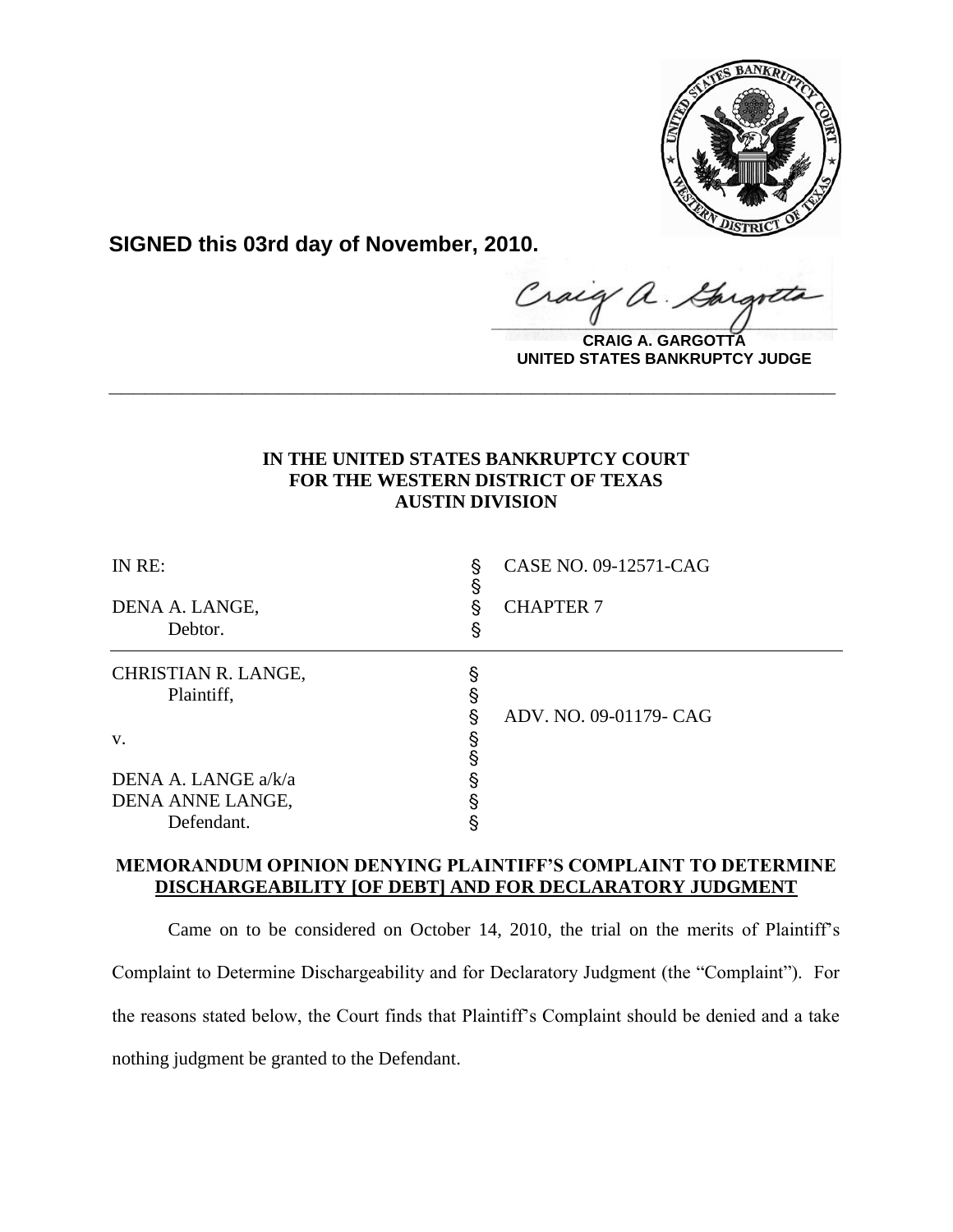### **BACKGROUND**

Plaintiff and Debtor/Defendant were formerly husband and wife. Their marriage was terminated by divorce and a Final Decree of Divorce was entered on January 23, 2009. (Plaintiff Ex. 1.) The Divorce Decree provided for both a division of assets and liabilities. Further, the Divorce Decree provides that the Debtor is required to indemnify and hold harmless her husband from her failure to pay specific debts. At issue in this adversary proceeding is the note on the Volvo XC70 payable to Wells Fargo and a credit card debt payable to Capital One.

Defendant filed Chapter 7 bankruptcy on September 11, 2009. The Debtor's Schedules do not list the Volvo on Debtor's Schedule "B" – personal property – or Debtor's Schedule "C" – property claimed as exempt. There are three debts listed on Debtor's Schedule "F" – unsecured nonpriority claims payable to Capital One (all three are listed as business debts):

Capital One Bank P.O. Box 30281 Salt Lake City, UT 84130 Acct. No. xxx-0278 As of 10/2007 – business - \$770

Capital One Bank P.O. Box 30281 Salt Lake City, UT 84130 Acct. No. xxx-3071 As of 12/2007 to 8/2008 – business - \$7,394

Capital One Bank P.O. Box 65007 Dallas, TX 75265-0007 Acct. No. xxx-6882 No Date – business - \$166.20

The Debtor's Schedule "F" does list the debt for Wells Fargo in the amount of \$21,585 for the 2007 Volvo XC70. The Debtor's Schedule "H" – co-debtors – does state that all debts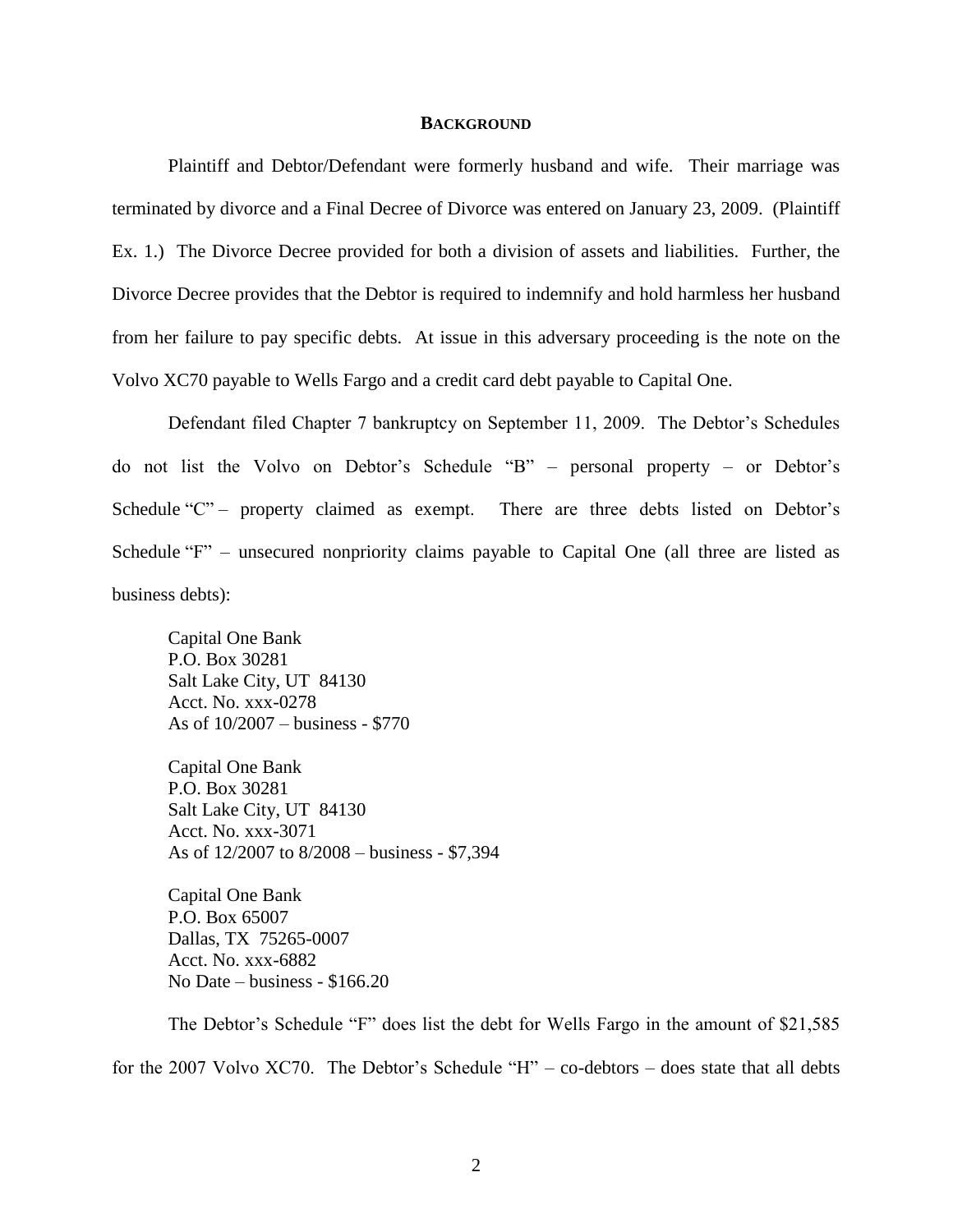listed on Schedule "F" as business debt are Plaintiff's as co-debtor. As such, the Capital One debts on Schedule "F" are also those of Plaintiff.

Plaintiff filed his Complaint to Determine Dischargeability and for Declaratory Judgment, Adversary No. 09-01179-cag, on December 10, 2009. The Complaint, *inter alia*, states that as a consequence of Debtor's default on the Wells Fargo account, Plaintiff was required to pay Wells Fargo the "amount of the default, interest, repossession expenses, attorney's fees, penalties, and out-of-pocket expenses resulting in actual damages in excess of \$15,000." (Cmplt. at ¶ 9.) Further, the Plaintiff alleges that:

Debtor has additionally scheduled a debt owing to Debtor by Plaintiff in the sum of \$7,800, which debt Debtor claims as exempt property. Plaintiff is entitled to an offset against such debt by way of indemnification for the amount of the damages incurred by Plaintiff as a consequence of the default by Debtor on the Wells Fargo Bank auto lease account.

Complt. at ¶ 10.

The Plaintiff seeks indemnification for debts, including the Capital One debt, that Defendant was ordered to pay but for which Plaintiff is co-debtor. Further, Plaintiff seeks an offset against the Wells Fargo debt and reasonable attorneys' fees.

## **FACT ADDUCED AT TRIAL**

A trial on the merits was heard on October 14, 2010. Both Plaintiff and Defendant testified. Exhibits were stipulated to, including affidavits of the Plaintiff and Defendant, which were also offered in support and opposition to Plaintiff's Motion for Summary Judgment that the Court previously denied.

The testimony provided by the parties focused on the Wells Fargo debt and Capital One unsecured debt. As an initial matter, the Court notes that although the Divorce Decree (P-1) does reference Defendant's obligation to Capital One in the amount of \$6,192, the account number is not listed. (P-1, p. 54.) Plaintiff was required to pay and indemnify Defendant, one-half of the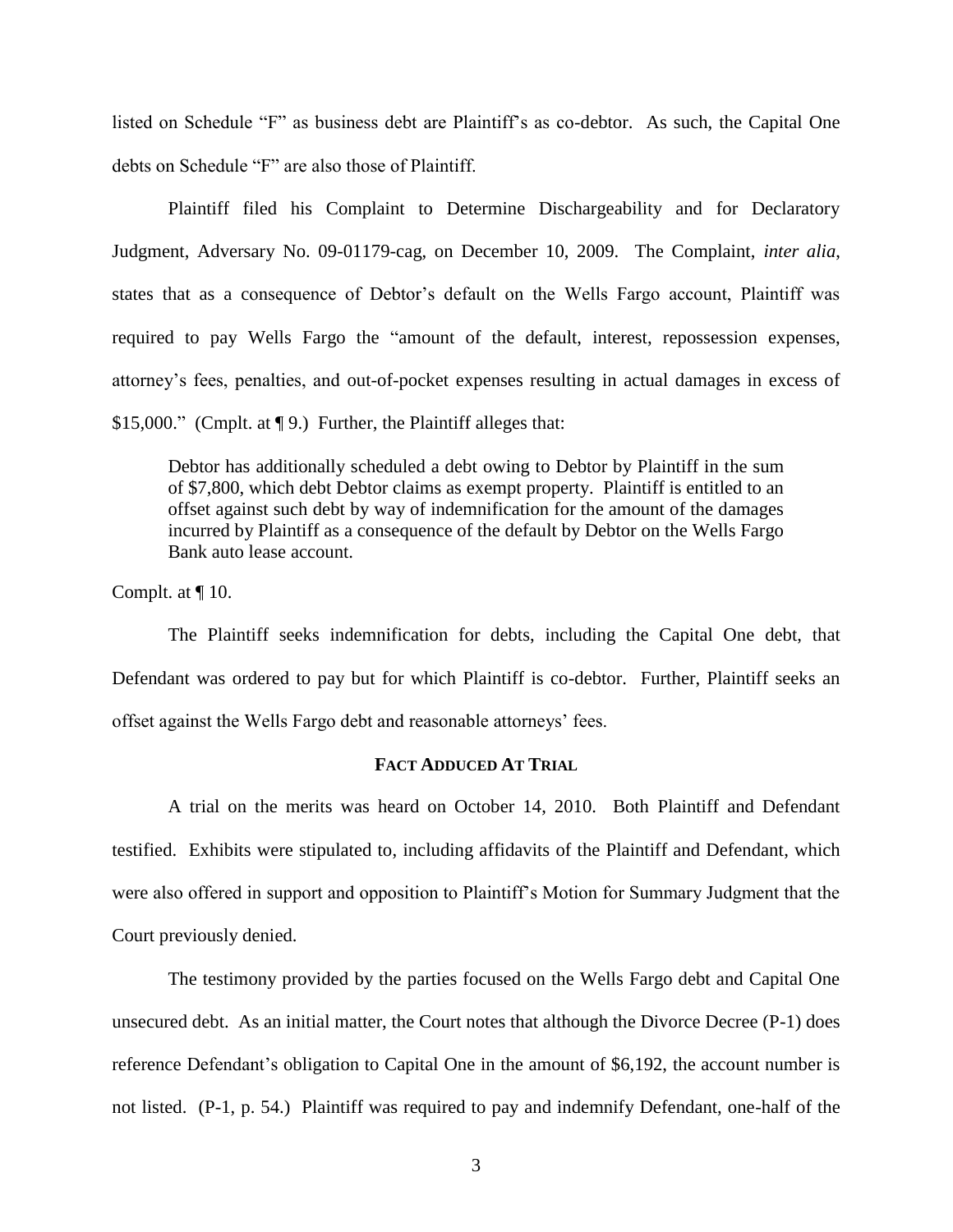Capital One debt, account no. x2306, in the amount of \$25,087.15. (P-1, pp. 50-51.) The Plaintiff's Capital One account is not listed in Debtor's Schedules.

Defendant testified that the Capital One account for which Plaintiff seeks indemnification does not appear to be any of the Capital One accounts listed in her Schedules. Further, she is unclear as to which Capital One account in the Divorce Decree obligates her to pay because there is no account number listed, and the amount owed is different from the amounts listed in her Schedules.

Defendant also testified that the Volvo was repossessed at her work in July 2009. She acknowledged that she was delinquent on the lease payments. She was adamant that when the car was repossessed that it was in excellent condition with no noticeable marks and scratches, and that the vehicle was not in any way damaged, as Plaintiff contended, at the time of repossession. Further, Defendant produced a Notice of Toll Violation on July 14, 2010, just days after the car was repossessed. (D-6.) The original provided to the Court shows the front end of the vehicle, devoid of any damage whatsoever. Defendant also testified that in May 2010, she had roughly \$5,000 in repairs made to the exterior of the car for hail damage. Defendant maintained that after the repairs were completed, she would not have taken the car back had it not been in perfect condition.

Plaintiff testified as well regarding the Volvo obligation and Capital One account. Plaintiff testified that he received threatening phone calls from Capital One or a debt collector regarding payment of an account that Plaintiff believes he may be "secondarily" liable. Plaintiff also speculated that the account may have been opened after the parties were divorced. Moreover, Plaintiff acknowledged that no suit had been filed regarding any Capital One account.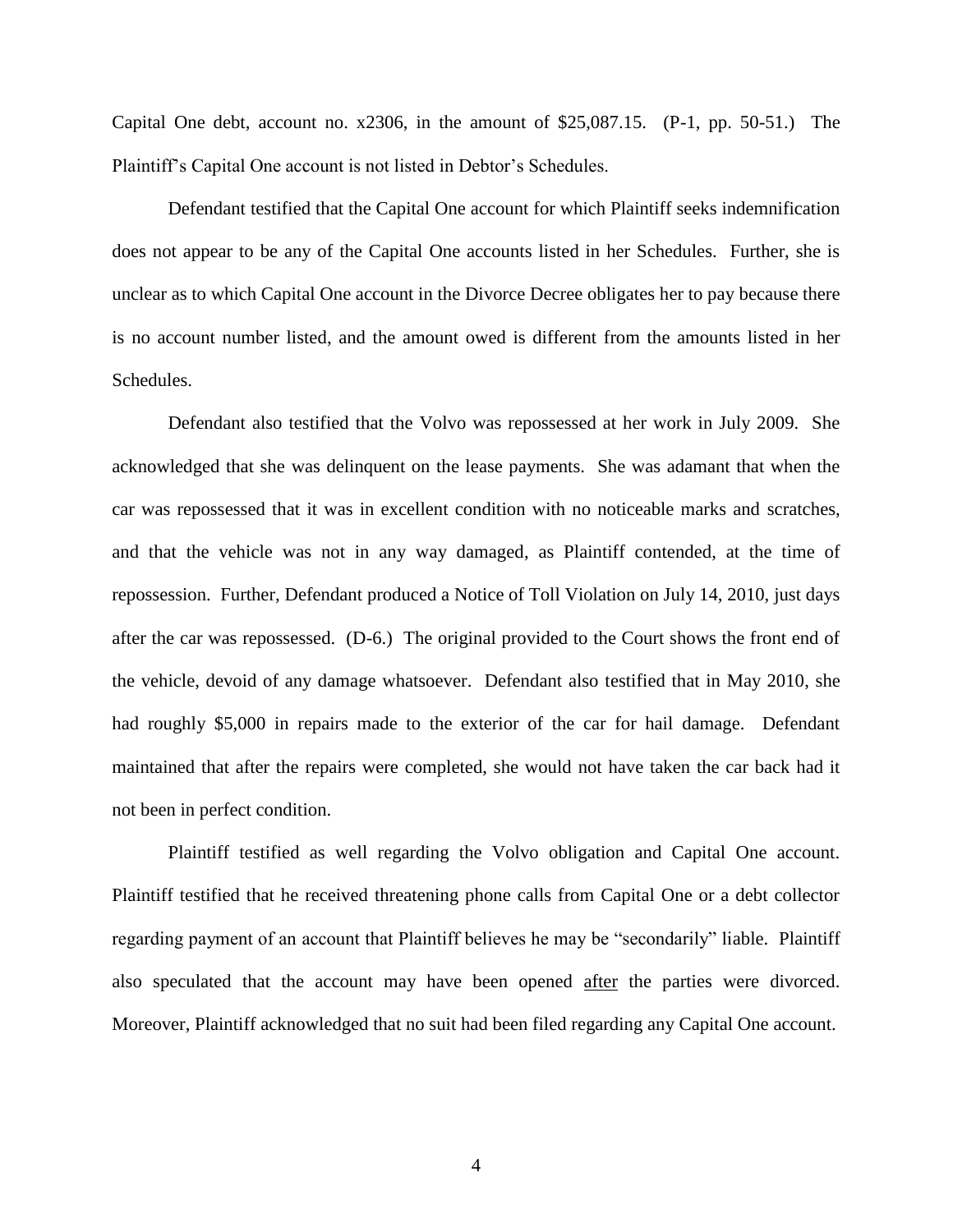As to the Wells Fargo debt, Plaintiff stated that he was the co-signer on the lease. (P-2.) Further, after the car was repossessed in July 2009, Plaintiff faxed a letter to Wells Fargo (D-3), instructing Wells Fargo not to release the car to Defendant but rather to release the Volvo to a friend for transport to Washington where Plaintiff now resides. Plaintiff testified that in order to obtain possession of the vehicle he had to pay four months of delinquent lease payments (\$512.77/month plus other associated costs in the total amount of \$2,645), plus provide proof of insurance. (D-5.) The cost of the insurance Plaintiff paid was represented to be \$247.89. Plaintiff additionally represented an expense of \$77 to get the car out of storage.

Plaintiff also testified that at the time of repossession and subsequent transport to Washington, the car had been severely damaged in the following manner:

front door inoperable, left door damage, scratches over the car, gouge to the front bumper, mirrors also damaged

Plaintiff states that to repair all the damages to the car cost \$4,585. Further, the Plaintiff stated that he made two more lease payments on the car for August and September totaling \$1,075. In addition, when he traded in the vehicle in September 2009 for a vehicle with a cheaper, less expensive monthly payment, he paid a negative trade-in balance of \$4,063, plus a carrier fee of  $$1,758<sup>1</sup>$ 

Plaintiff was cross-examined regarding his affidavit that had previously been filed in support of his Motion for Summary Judgment. (D-2.) The affidavit contains a list of expenses that Plaintiff states he paid once he obtained the vehicle after repossession. A number of the items listed in the affidavit are not substantiated by testimony or documentary proof. Plaintiff stated in his affidavit that he paid Wells Fargo Finance in the amount of \$23,263.89 on July 13,

 $\overline{a}$ 

<sup>&</sup>lt;sup>1</sup> Plaintiff did not explain, nor was he asked, how he could "trade in" a leased vehicle. Moreover, Plaintiff did not fully explain what the negative balance of \$4,063 actually represents, other than possibly the remaining balance owed under the lease.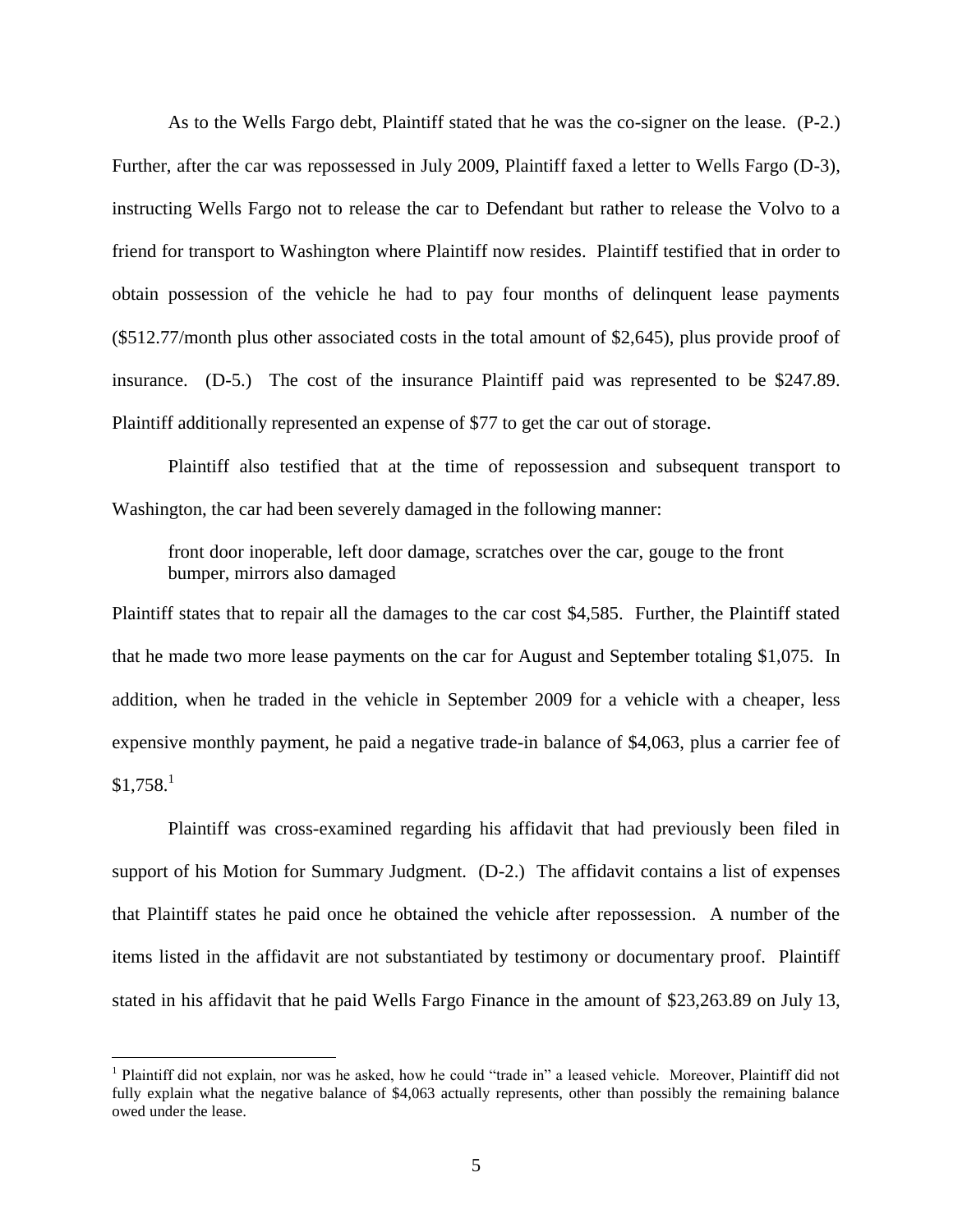2009, but that number cannot be correct given the vehicle was being leased and the car was traded in in September 2009, and he had to pay off the lease upon trade-in.<sup>2</sup>

Second, the Plaintiff asserts that he paid \$1,758 on July 28, 2009, to transport the car to Washington. The Plaintiff further avers that he paid delinquent payments of \$4,268 to Wells Fargo Bank on August 7, 2009, which in no way corresponds to any of the testimony of either party. Plaintiff also seeks indemnification for repairs of \$4,585.41, yet he provides no documentation or pictures demonstrating damage to the car at the time of possession or receipt, or a bill of the repairs effectuated.<sup>3</sup> The Court accepts Plaintiff's testimony that he made lease payments for August and September 2009 in the amounts of \$512.77 and \$563.02 respectively. (*See* correspondence contained in P-2 regarding Plaintiff's obligation to make the payments.) Also, the Court finds credible Plaintiff's assertion that the repossession cost of \$2,645.89 had to be paid to Wells Fargo to reacquire the vehicle, and that initial cost of insuring the vehicle was \$247.89.

#### **LEGAL ANALYSIS**

BAPCPA significantly modified certain subsections of  $\S 523(a)(15)$ . The revised subsection applies to cases filed after October 17, 2005. Because the Defendant's chapter 7 case was filed on September 11, 2009, there is no question that the post-BAPCPA version of § 523(a)(15) determines the parties' dispute.

Revised  $\S$  523(a)(15) provides that:

 $\overline{a}$ 

[a] discharge under section 727, ... of this title does not discharge an individual debtor from any debt – to a spouse, former spouse or child of the debtor . . . that is incurred by the debtor in the course of a divorce or separation or in connection with the separation agreement, divorce decree or other order of the court of

 $2^2$  The lease's duration was 48 months, with the initial payment being made in September 2006. Hence, at the time of trade-in there were roughly 12 months of payments left to be made (12 months x  $$517.77 = $6,153.44$ ). Moreover, the total amount of payments to be made under the lease was \$24,612.96. (P-2.)

 $3$  Plaintiff testified that he was not present when he obtained the car or when it was shipped to him in Washington.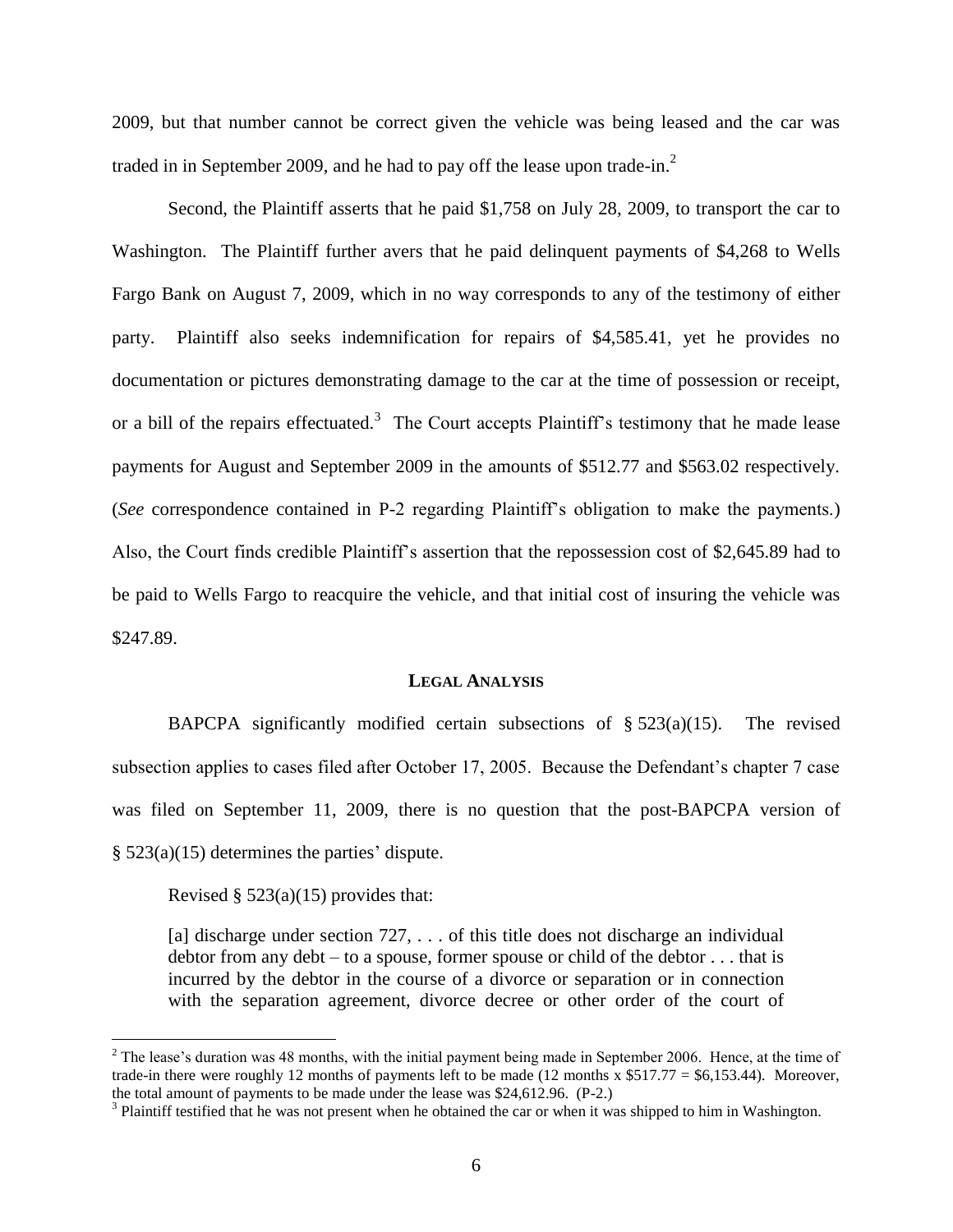record, or a determination made in accordance with State or territorial law by a government unit. . . .

11 U.S.C. § 523(a)(15).

Subsection  $523(a)(15)$ , as it existed prior to BAPCPA, required a court to consider two exceptions which, if applicable, could allow the debt at issue to be dischargeable, such as whether the defendant debtor could pay the debt and whether, by looking at certain factors, it was equitable to find the debt dischargeable. After the modification made by BAPCPA, the ability to discharge debts falling within the scope of  $\S$  523(a)(15) is significantly limited, with the balancing of the hardships-type exceptions eliminated. Now,

[T]o be excepted from discharge under this provision, the debt must: (1) be to a spouse, former spouse, or child of the debtor; (2) not be the type described in section  $523(a)(5)$ , i.e., not a domestic support obligation; and (3) have been incurred in the course of divorce or separation in connection with a separation agreement, divorce decree, or other order of a court.

*In re Schweitzer*, 370 B.R. 145, 150 (S.D. Ohio 2007).

In *Schweitzer*, the divorcing parties negotiated a "hold harmless" agreement in which each would indemnify the other for certain debts. The *Schweitzer* court noted that the hold harmless provision created a new debt between the divorcing parties. *Id.* Additionally, a hold harmless agreement for a credit card obligation was not a "domestic support obligation" that would be excepted from discharge under  $\S$  523(a)(5), but fell directly within the exception to discharge of  $\S 523(a)(15)$ . *Id.* at 152. As another court has noted, the practical effect of how obligations arising out of a marital relationship are classified in an individual's chapter 7 and 11 cases, and in cases under chapter 12, no longer exists in a § 523(a) context: such debts are not discharged, whether they are domestic support obligations or are other types of obligations arising out of a marriage dissolution, such as property settlement obligations. *In re Tracy*, 2007 WL 420252, at  $*2$  (Bankr. D. Idaho Feb. 2, 2007) (citing 4 COLLIER ON BANKRUPTCY ¶ 523-118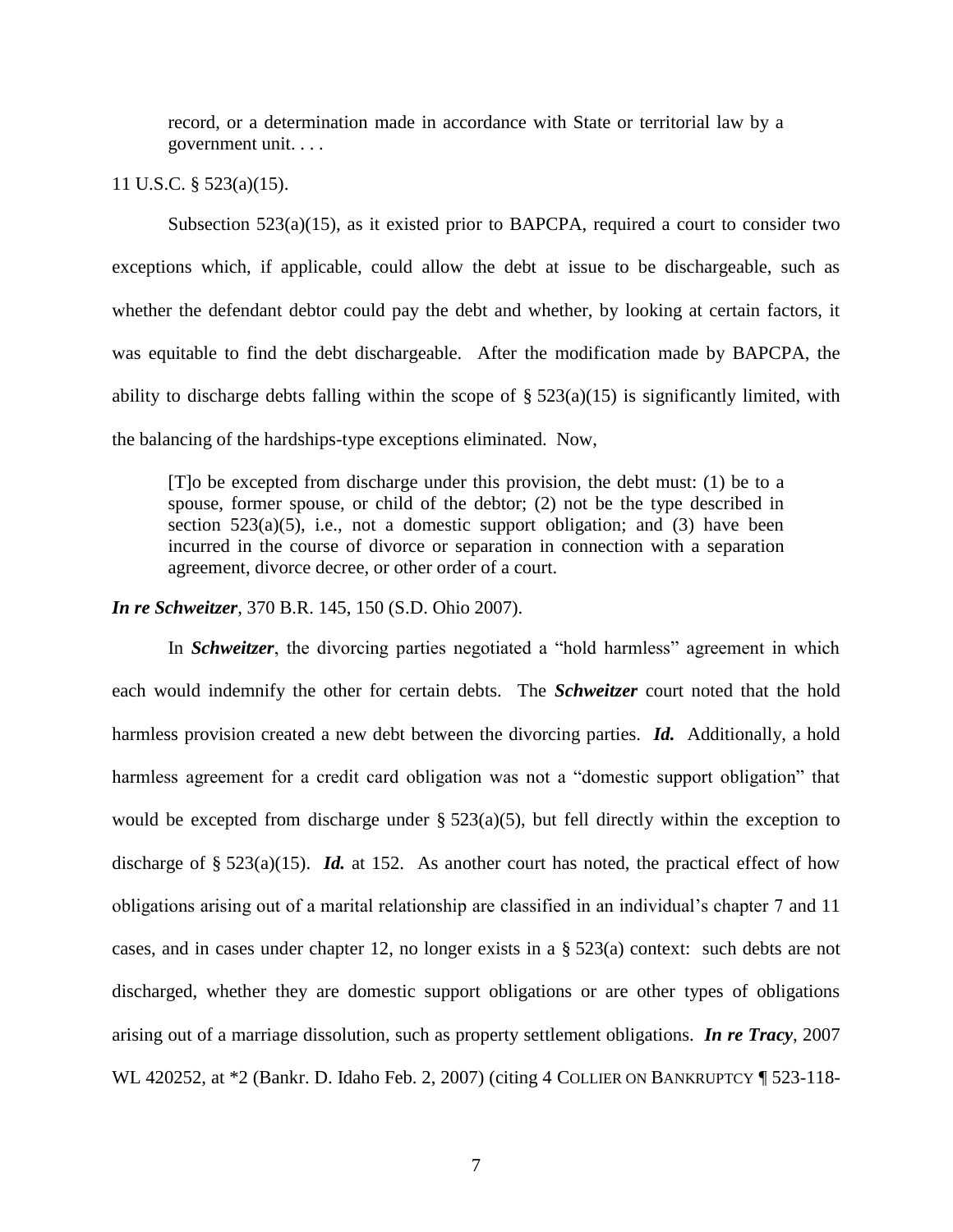523-119 (2006)); *In re Douglas*, 369 B.R. 462, 464-65 (Bankr. E.D. Ark. 2007) (making a similar decision and citing *Tracy* and this same section of COLLIER).

In this matter, the focus of the litigation was payment of the Wells Fargo and Capital One debts. There was no argument regarding the other debts that Defendant listed in her Schedules and indicated in Schedule "H" that Plaintiff is a co-debtor on those debts. Further, the Debtor/Defendant did admit in her Response (answer) to Plaintiff's Complaint that to the extent a money judgment is taken against Plaintiff for debts, Defendant agreed to indemnify Plaintiff in their Divorce Decree. Those debts are:

- 1. Debt owed to American Express Account number xxxx\_\_\_\_ Balance \$7,146.00
- 2. Debt owed to GEMB PPlus Account number xxxx9419 Balance +/-\$2,000
- 3. Debt owed to Kohl's Account number xxxx8352 Balance +/-\$250
- 4. Debt owed to USAA Credit Card Account number xxxx2020 Balance +/-\$2,000
- 5. Debt owed to Monitronics Account number xxx2197 Balance  $+/-$ \$250
- 6. Debt owed to Loan from Sonja and Valdo Villalba Balance \$9,600
- 7. Debt owed to Drive Financial Account number xxx1000 Balance \$9,600
- 8. Debt owed to Discover Credit Card Account number xxxx7135 Balance \$13,828.41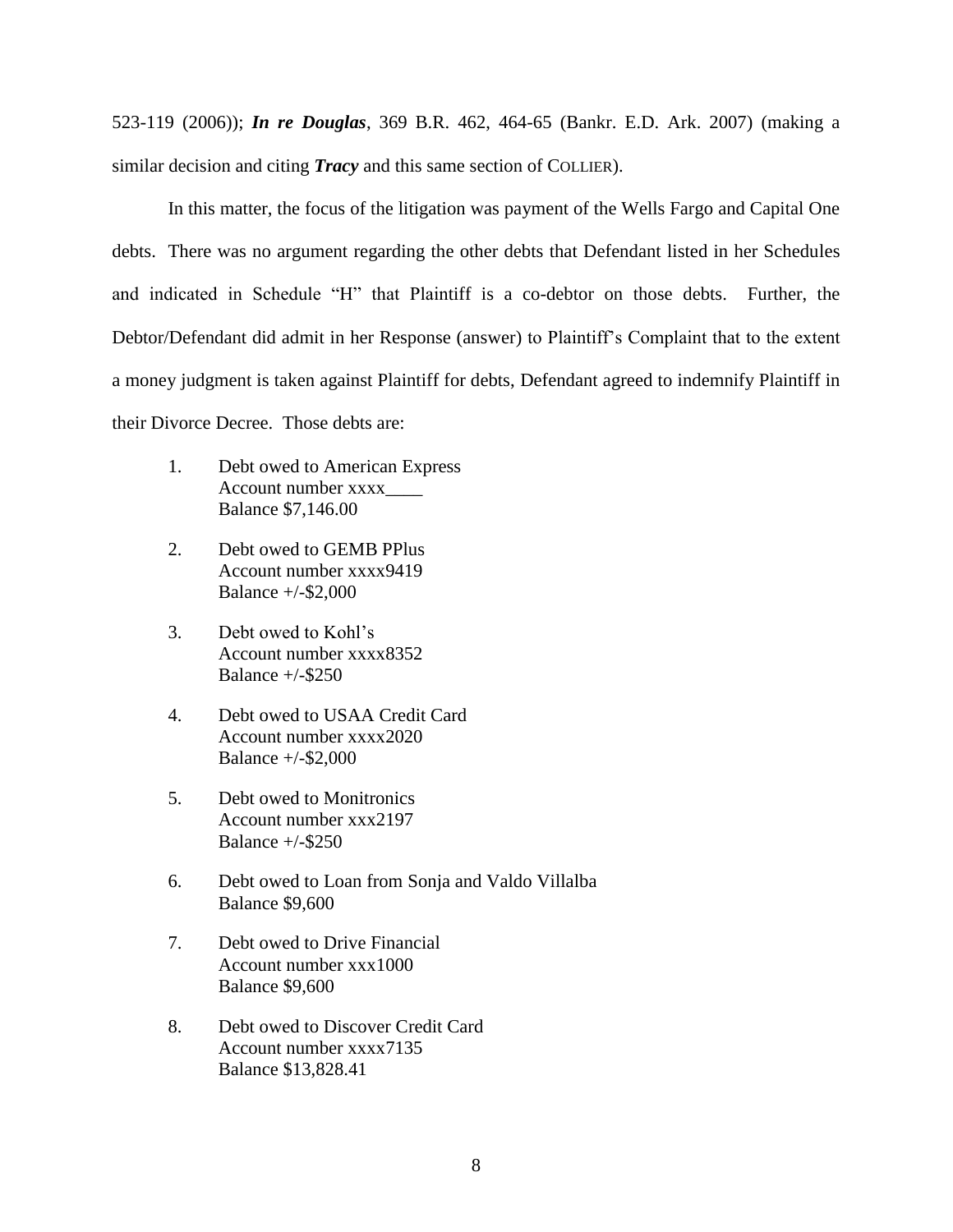- 9. All debts incurred in Dena Lange's sole name since August 1, 2007
- 10. Federal Tax Liability 2007 for the previous year: 100% of tax liability resulting from Dena Lange's employment
- 11. Federal Tax Liability 2008 for the current year: 2008 100% of tax liability resulting from Dena Lange's employment

As to the Capital One debt, the Court finds that Plaintiff has failed to meet his burden. *See In re Cooper*, 2010 WL 1992372, \*3 (Bankr. E.D. Tenn., May 18, 2010) (holding that a creditor has the burden to show by a preponderance of the evidence that the debt is nondischargeable under 523(a)(15)). Although 11 U.S.C. § 523(a)(15) generally provides that the party who has agreed to indemnify an ex-spouse in a divorce decree may not escape liability through bankruptcy and a subsequent discharge if the ex-spouse pays the debt, the party must show the existence of a debt subject to indemnification. In this case, Defendant testified that there were three business debts to Capital One in her Schedule "F," but none of the business debts correlate to the Divorce Decree by account number (none is listed in the Divorce Decree) or amount. Further, Plaintiff surmised that the account may have been opened after the divorce and he could not recall signing any credit card agreement. Plaintiff produced no documentary evidence – correspondence, demand letters – to demonstrate what debt was being collected. As such, Plaintiff has not met his burden.

The Court further finds that Plaintiff has not met his burden as to the Wells Fargo debt. To begin with, Plaintiff's testimony and his affidavit are inconclusive at best and not credible. The Defendant correctly pointed out a number of inconsistencies in Plaintiff's affidavit that contradict Plaintiff's request for reimbursement. For example, Plaintiff alleges that he paid "Delinquent Payments" to the bank and "incurred [expenses] in curing" the default, suggesting that he merely cured the delinquent lease payments and associated charges, but then Plaintiff also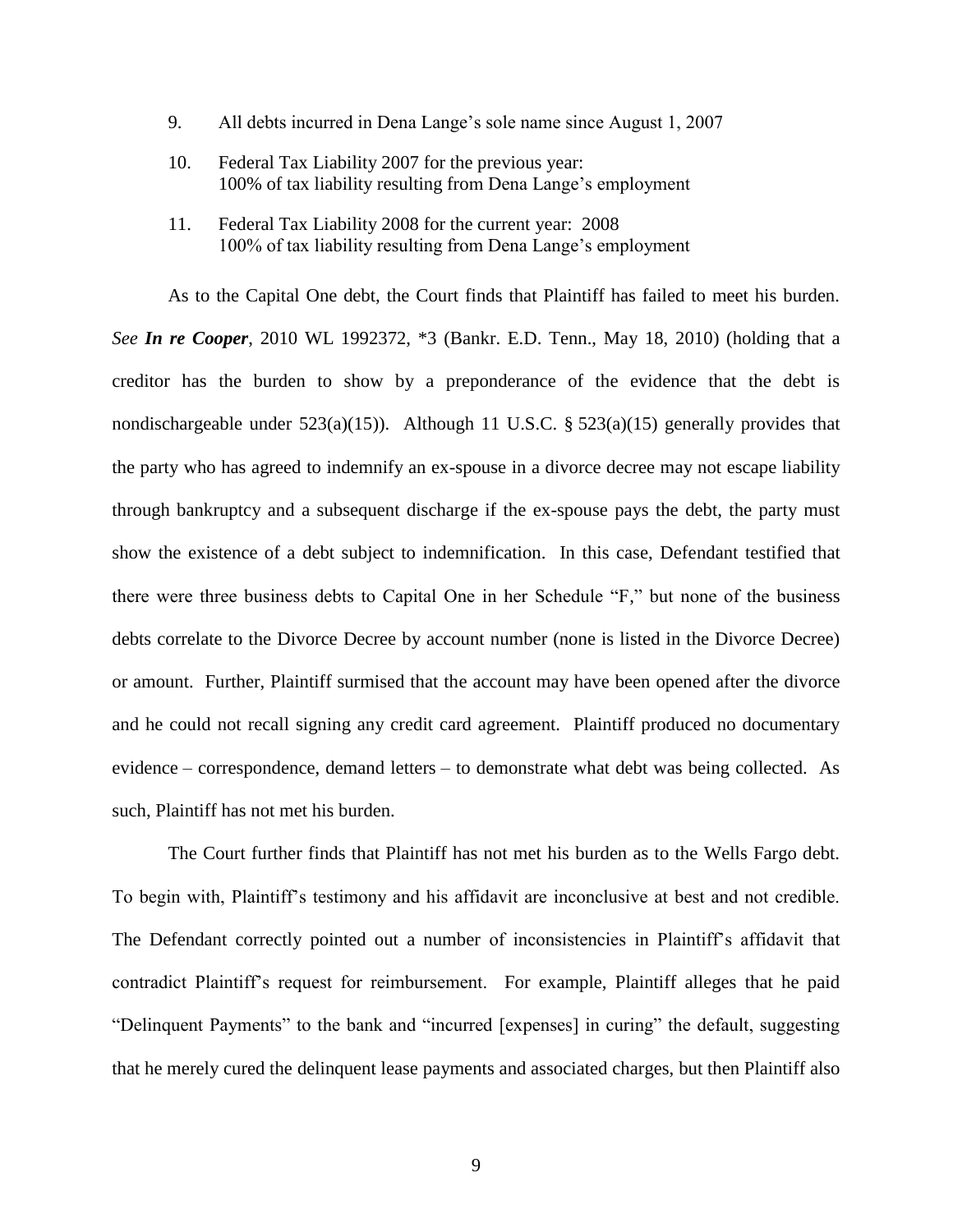alleges that he paid "all principal, interest, penalties and expenses" owed to Wells Fargo. While Plaintiff alleges that he "paid all the banks [*sic*] demands and acquired title to the automobile" on July 13, 2009, Plaintiff also claims he made monthly payments on the lease in August and September 2009, when according to his Affidavit, the lease had already been paid off. Plaintiff attests that he made payments related to the lease to three or four apparently different entities – Wells Fargo Finance (Payoff), Wells Fargo Bank Leasing Corporation (Delinquent Payments), Wells Fargo Bank Leasing (Mo. Pmt.), and Wells Fargo Auto Finance (Mo. Pmt.) – without any explanation.

Further, as noted herein, the Court found parts of the Plaintiff's oral testimony contradictory to Plaintiff's affidavit, notably regarding lease obligation payments, and whether there was any damage to the vehicle prior to repossession.

In addition to the lack of credible evidence, the Court finds that there is no basis for Defendant to indemnify Plaintiff. While the Divorce Decree did award the 2007 Volvo XC70 to Defendant and provided that she indemnify Plaintiff if he was required to pay the debt, that is not what happened here.

First, Plaintiff alleges in his Affidavit that he paid off the bank and acquired title to the Volvo. Thus, rather than paying off any debt of the Defendant, Plaintiff merely paid to obtain the benefit of the bargain of the lease – ownership and use of the Volvo. The expenses he claims as additional damages are, therefore, his own expenses as the owner of the vehicle – the expenses of insuring the vehicle, of transporting it to the location of his choice, and of repairing it when it was damaged in that transportation. None of those expenses were a consequence of the Defendant's default.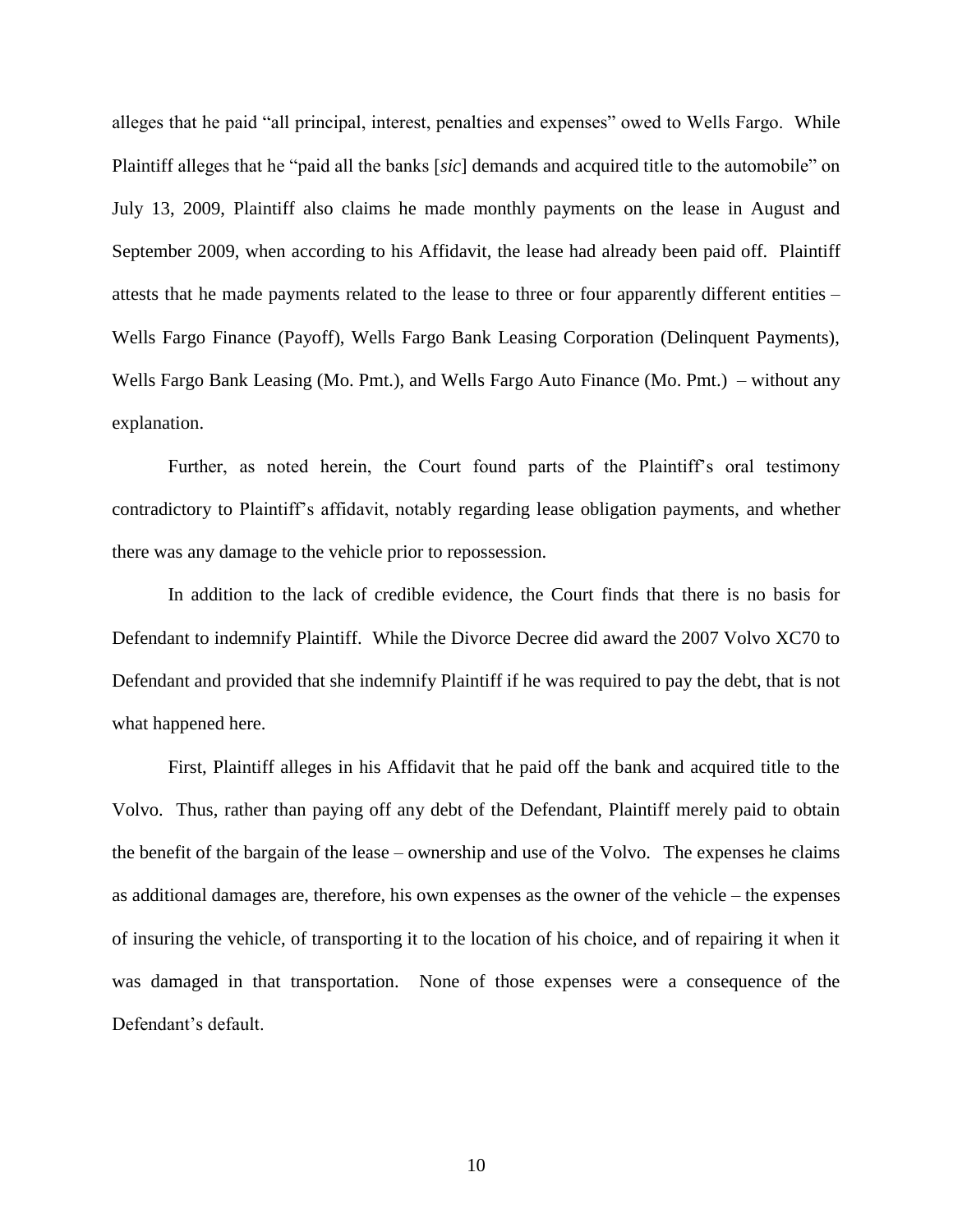Second, if Plaintiff's allegations in his Affidavit that he paid the delinquent payments and made two subsequent monthly payments under the Lease are true, and he cured and assumed the lease, the expenses he claims as "damages" (lease payments, insurance, shipping, repair) are still just his own expenses as the lessee of the vehicle. Again, none of those expenses was a consequence of Defendant's default. Plaintiff voluntarily assumed the lease by curing the delinquency. Had he not re-acquired the vehicle and then been required to cure the delinquency, he would have had recourse and a right to reimbursement from Defendant. Further, by Plaintiff's own testimony, not only did he retain the use of the vehicle for the months of July-September 2009 (which obligated Plaintiff to pay the lease and insure the car), but he also traded the car in for another car. As such, he received the benefit of getting credit for trading the car in against any debt owed. The fact that a "negative balance" was due as a result of the trade-in is a debt owed by Plaintiff. $4$ 

Finally, the Court will address one last argument of the Plaintiff. The parties stipulated that the Divorce Decree was modified to grant Defendant a money judgment of \$7,893.16. The money judgment was entered for Plaintiff's failure to pay Defendant one-half  $(\frac{1}{2})$  of a 401(k) retirement account. The Plaintiff was requesting a setoff for the money judgment against what the Plaintiff sought against Defendant for indemnification of payment for the Volvo XC70. Because the Court finds no basis for Defendant indemnifying Plaintiff, the Court will not address this argument.

#### **CONCLUSION**

The Court finds that those debts listed in Debtor's Schedule "F" to which she listed Plaintiff as a co-debtor on Schedule "H" and were also listed in the Divorce Decree, are all non-

 $\overline{a}$ 

<sup>&</sup>lt;sup>4</sup> Curiously, there is not one document evidencing the "trade in" transaction and the amounts due and paid before the Court.